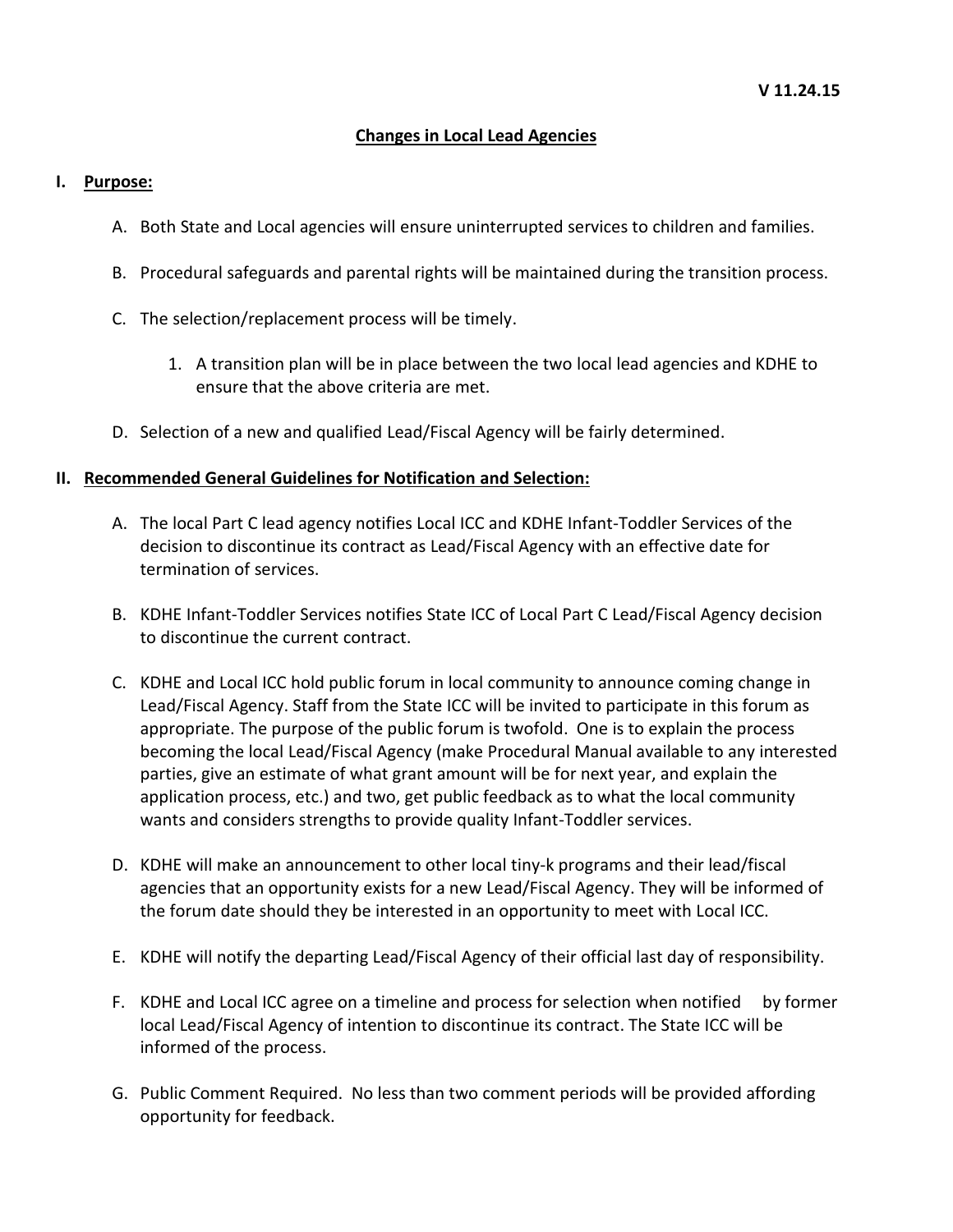- 1. One public comment opportunity with 14 calendar days notice shall be provided by the LICC to the local community.
- 2. Another opportunity could be held at the State ICC or within the local community depending on which would expedite the selection process.
- H. The Local ICC will make a determination on which proposal shall move forward. KDHE will receive one (1) application from the local community that has been signed off by the Chairperson of the Local ICC. KDHE will review the application and either approve, give guidance for revisions, or deny.

## **III. Recommended General Guidelines if Network Discontinues Services During Contract Year:**

- A. KDHE will identify what resources are available to assist with continuing services in the network.
- B. KDHE will convene an emergency Local ICC meeting/public meeting as soon as possible. Two things need to be addressed at this meeting:
	- 1. Formation of a plan for the continuation of services and the;
	- 2. Identification of another agency to become the lead and/or fiscal agency. The State ICC will be informed of any interim and/or permanent plan that is developed.
- C. If KDHE and the Local ICC cannot identify someone to continue services in the local community, then KDHE will assist the LICC in identifying potential lead and or fiscal agencies, including contacting surrounding local tiny-k programs. This may also be an option in identifying a new lead agency if no one from the local community can be found.

# **IV. Declaration of Conflict:**

Each Local ICC will follow their own by-laws in determining which members should declare a conflict of interest, and whether or not any member should vote in determining a new Lead/Fiscal Agency.

# **V. Once a Lead Agency Has Been identified:**

Representatives of both lead/fiscal Agencies involved in transition, will meet to develop a transition plan. A representative of KDHE will facilitate the development of the plan. A representative of the State ICC will be invited as appropriate. The transition plan will be signed by representatives of both lead/fiscal agencies, and KDHE, and will consist of the following:

- A. Plan to continue services for families and ensure a smooth transition
- B. Transfer of records
- C. Transfer of finances
- D. Plan for staff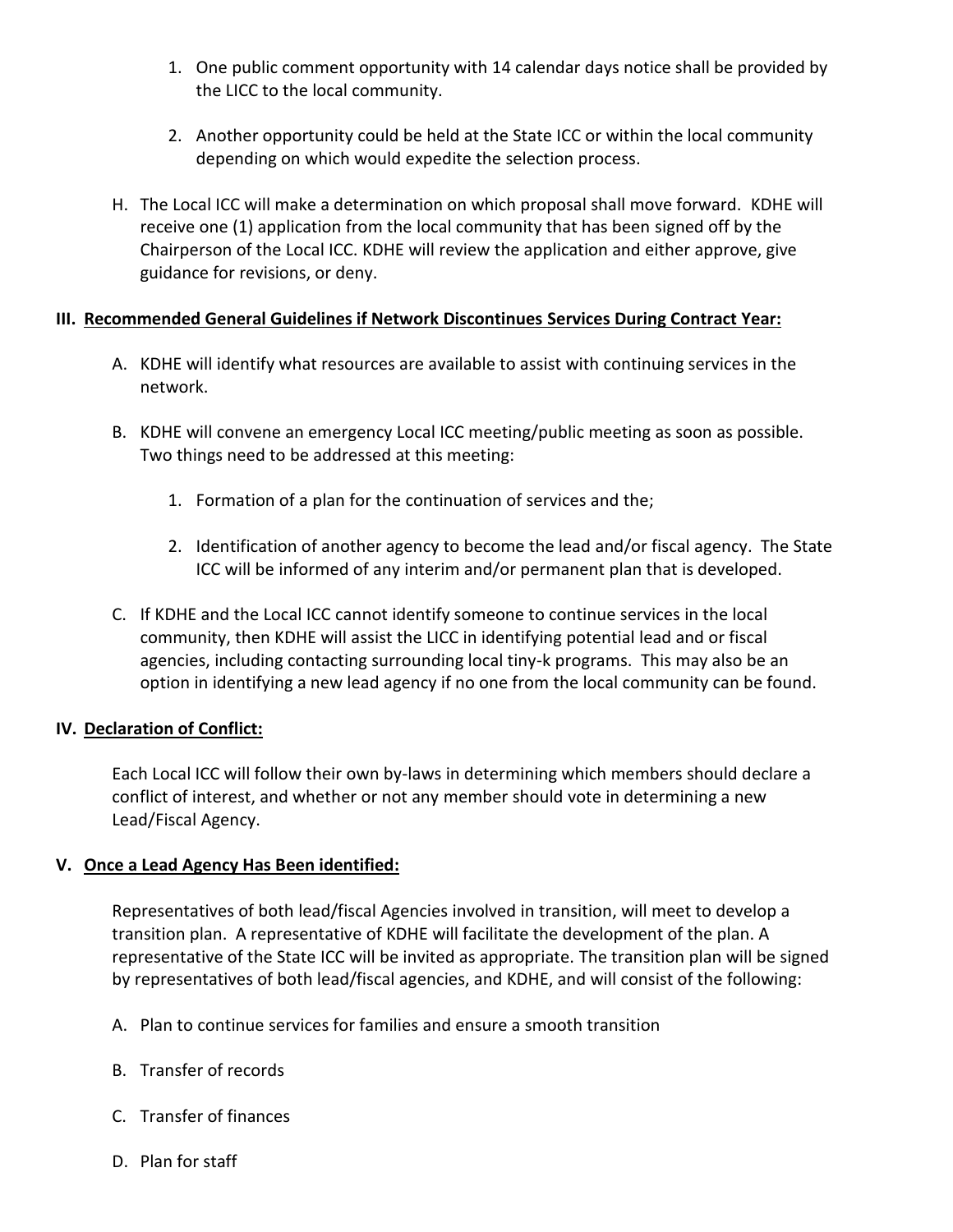- E. Plan to meet State/Federal compliance
- F. Plan for transfer of resources
- G. Plan for training

## **VI. Addendum**

The Transition Document will be facilitated by KDHE and their representatives. Legal representatives of all parties shall sign the finished document. Timelines should ensure that all procedural safeguards for children and families are met. Timelines should also facilitate a smooth transition, and ensure that all State and Federal requirements are met. Elements of transition plan should include the following considerations:

- A. Plan to continue services for families and ensure a smooth transition.
	- 1. How families will be notified of change
	- 2. How and if joint visits or transition visits will occur
	- 3. How transition activities will be financed
- B. Transfer of records.
	- 1. Prior Lead Agency should keep all records generated by them for audit purposes. Six years is a standard guideline.
	- 2. The New Lead Agency should receive records for currently active children with a copy made for the original agency for audit purposes. The new agency is not responsible for any noncurrent files generated by the former lead agency. The two agencies can make arrangements if other files are requested; however, the Prior Lead Agency is responsible for all files under their responsibility during time of service.
	- 3. The entire file is to be made available on current children to the new lead agency except those records generated outside of Part C.
	- 4. Any Part C file should be kept properly secured, and confidentiality maintained. Properly secured means files are kept in a locked, fireproof and permanent container or room within the locations of the Lead Agency or its storage facility.
	- 5. The ITS Database will archive database files from former Lead Agency and reassign active files to new Lead Agency. Log-in codes for both ITS and OWS database will be changed and access given to the authorized staff of New Lead Agency.
	- 6. Medicaid will be notified by KDHE of the Lead/Fiscal Agency change, and the cutoff date for Medicaid billing by the departing Lead/Fiscal Agency and the starting date for the new Lead/Fiscal Agency.